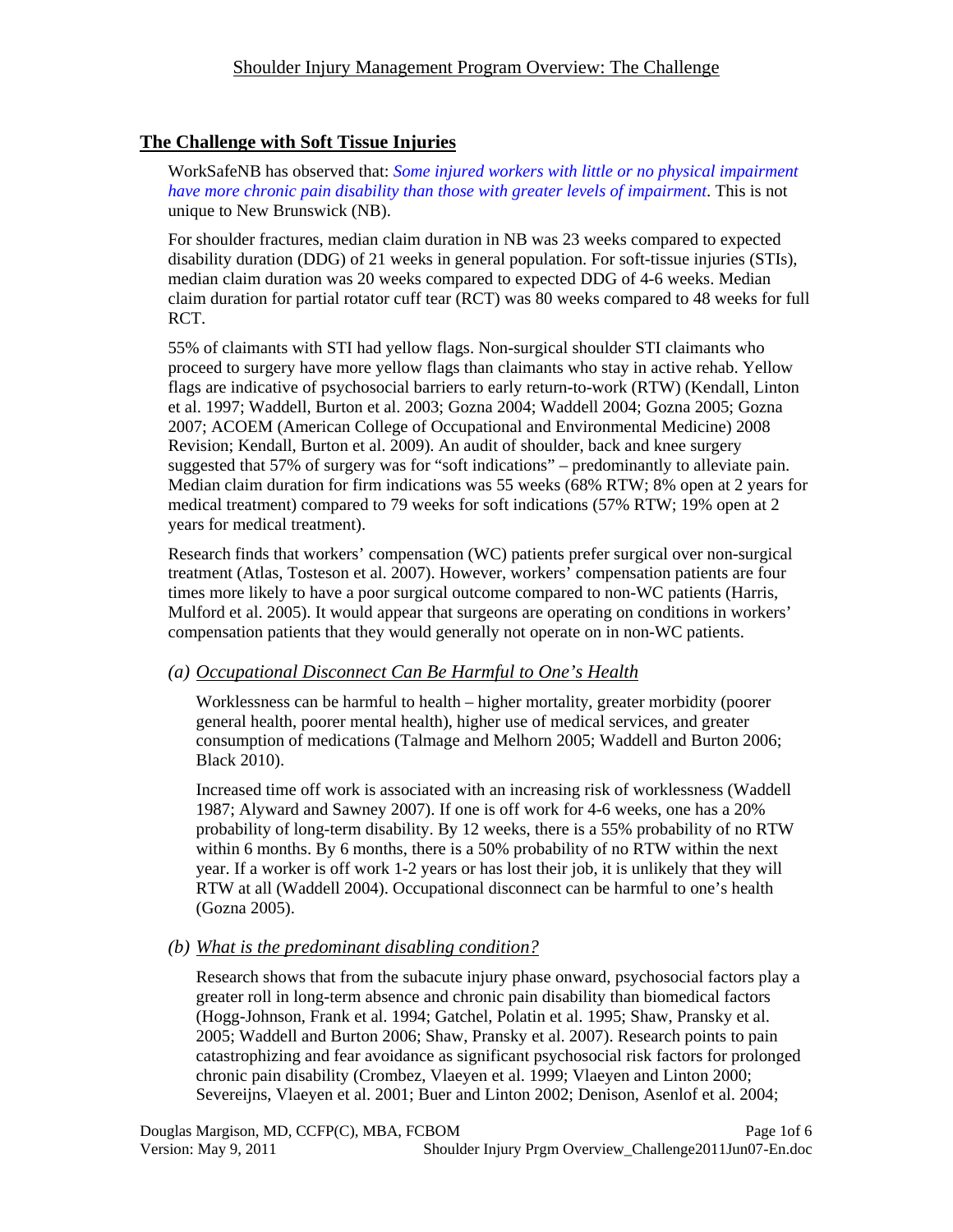## Shoulder Injury Management Program Overview: The Challenge

Waddell 2004; Boersma and Linton 2005; Swinkels-Meewisse, Roelofs et al. 2006; Jensen, Nielsen et al. 2010). Linton and Boersma developed a screening tool for psychosocial risk factors for prolonged disability – the Örebro Musculoskeletal Pain Questionnaire (ÖMPQ) (Linton and Boersma 2003; Boersma and Linton 2005; Hockings, McAuley et al. 2008). The questionnaire has been validated in the workers' compensation context (Dunstan, Covic et al. 2005; Margison and French 2007).

## *(c) Pain Catastrophizing Predicts*

Greater chronic pain and disability (Turner, Jensen et al. 2000; Buer and Linton 2002; Picavet, Vlaeyen et al. 2002; Turner, Jensen et al. 2002; Shaw, Pransky et al. 2007; Demmelmaier, Lindberg et al. 2008; Campbell and Edwards 2009). Submaximal performance on muscle testing (Verbunt, Seelen et al. 2005). Higher analgesic intake in general (Jacobsen and Butler 1996; Severeijns, Vlaeyen et al. 2004) and opioid specifically (Jensen, Thomsen et al. 2006). Poorer response to radiofrequency and injection treatment (van Wijk, Geurts et al. 2008). Greater activity intolerance (Buer and Linton 2002; Sullivan, Rodgers et al. 2002). Poorer general health (Severeijns, van den Hout et al. 2002; Severeijns, Vlaeyen et al. 2004). Higher health care utilization (Severeijns, Vlaeyen et al. 2004; Jensen, Thomsen et al. 2006).

## *(d) Fear Avoidance Predicts*

Submaximal performance on muscle testing (Verbunt, Seelen et al. 2005). Greater chronic pain and disability (Crombez, Vlaeyen et al. 1999; Buer and Linton 2002; Picavet, Vlaeyen et al. 2002; Denison, Asenlof et al. 2004; Grotle, Vollestad et al. 2004; Boersma and Linton 2005; Cedraschi and Allaz 2005; Coudeyre, Tubach et al. 2007; Jensen, Nielsen et al. 2010). More functional / ADL disability (Buer and Linton 2002; Swinkels-Meewisse, Roelofs et al. 2003; Gheldof, Vinck et al. 2006; Swinkels-Meewisse, Roelofs et al. 2006; Swinkels-Meewisse, Roelofs et al. 2006b). Greater social disability (Swinkels-Meewisse, Roelofs et al. 2003; Gheldof, Vinck et al. 2006; Swinkels-Meewisse, Roelofs et al. 2006; Swinkels-Meewisse, Roelofs et al. 2006b). More prolonged work restrictions / work absence (Ciccone and Just 2001; Fritz, George et al. 2001; Fritz and George 2002; Storheim, Ivar Brox et al. 2005; Lotters, Franche et al. 2006; Turner, Franklin et al. 2006; Shaw, Pransky et al. 2007).

#### *(e) WorkSafeNB's Experience*

WorkSafeNB screens claimants for high risk of prolonged disability using a modified version of the ÖMPQ – the Pain and Activity (P&A) Questionnaire. Scores below 99 are associated with a "predominantly biomedical / anatomical" pain generator (low risk). Scores above 139 are associated with a "predominantly psychosocial" pain generator (high risk). Background analysis of claims for WorkSafeNB's 2008-2009 pilot program to manage "high risk" claims showed that high-risk STI claimants off work beyond 26 weeks had more imaging, more opioids, more nerve blocks, and more surgery than low risk STI claimants off work beyond 26 weeks. Since the main difference is a higher portion of psychosocial / yellow flags in the former, biomedical treatment for psychosocial factors is going to be ineffective. If the physician is trapped in the biomedical model, failed biomedical-based treatment leads to more biomedical-based treatment.

WorkSafeNB's experience is that the highest opioid use is in claimants with a predominantly psychosocial pain generator. Research finds that higher opioid use is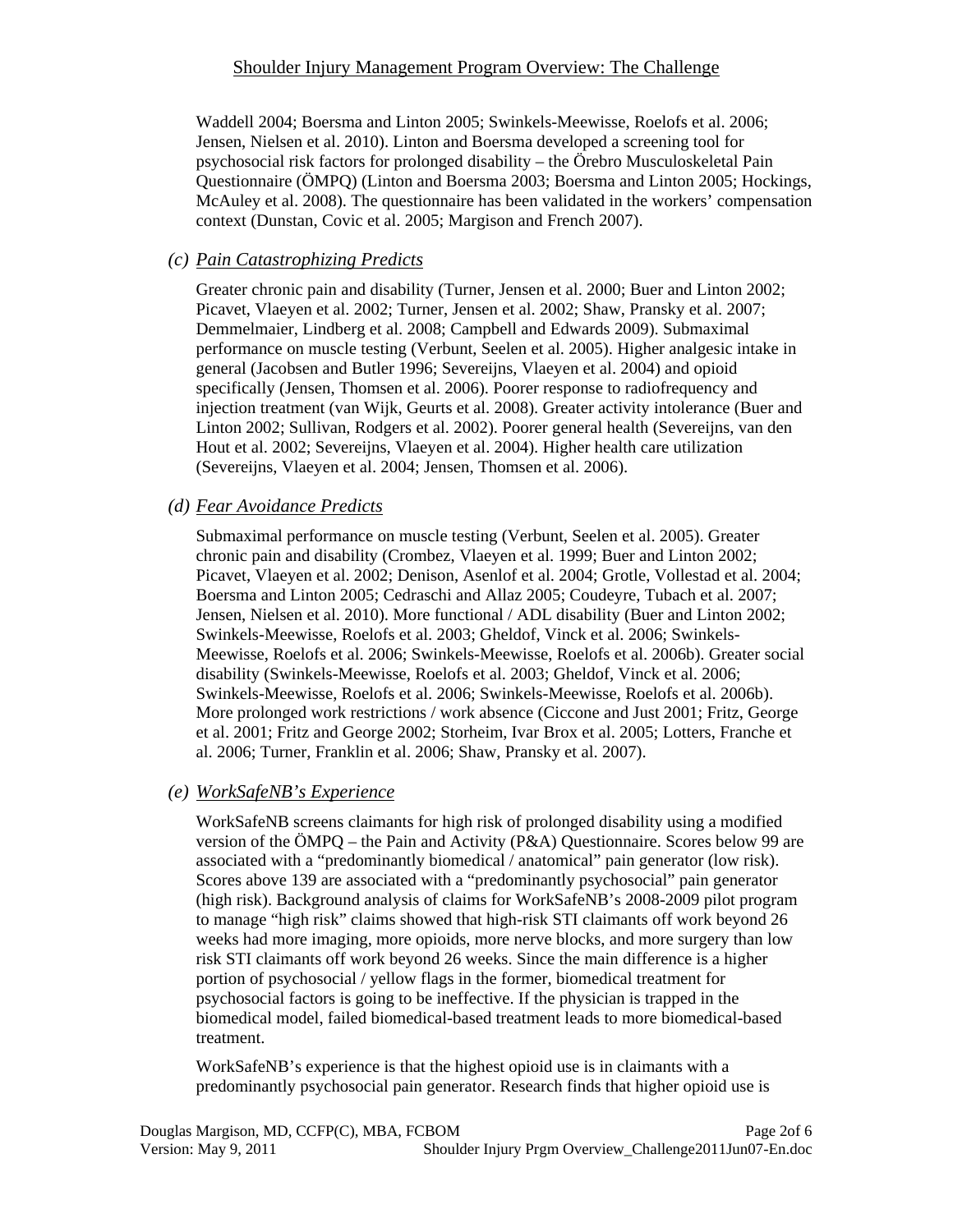#### Shoulder Injury Management Program Overview: The Challenge

associated with poorer functional outcomes and longer disability duration in persons with musculoskeletal (MSK) injuries (Webster, Verma et al. 2007; Kidner 2009).

WorkSafeNB initiated the High Risk 2008-2009 pilot in an attempt to reduce the harm to injured workers from unnecessary prolonged duration off work. WorkSafeNB screened STI claimants at 4 weeks with the P&A questionnaire. Case management used a biopsychosocial approach in claimants at high risk for prolonged disability to identify what the real issues were. Intervention included use of cognitive-behavioural techniques by case managers and more formal cognitive-behavioural therapy (CBT). 76% of high-risk and 62% of very highrisk claimants were off benefits at 26 weeks compared to 33% for historical controls, thereby avoiding unnecessary medical interventions.

## **References:**

- ACOEM (American College of Occupational and Environmental Medicine) (2008 Revision). Occupational Medicine Practice Guidelines. 2nd Edition ed., Edited by K. T. Hegmann and L. S. Glass. Massachusetts, OEM Press.
- Alyward, M. and P. E. Sawney (2007). *Chapter 4: Support and rehabilitation (restoring fitness for work)*. In Chap. 4, *Fitness for Work: The Medical Aspects.* 4th ed. K. T. Palmer, R. A. F. Cox and I. Brown, Eds. Oxford, Oxford University Press**:** 69- 79.
- Atlas, S. J., T. D. Tosteson, et al. (2007). "What is different about workers' compensation patients? Socioeconomic predictors of baseline disability status among patients with lumbar radiculopathy." Spine (Phila Pa 1976) **32**(18): 2019-26.
- Black, D. C. (2010). Maximising the Health & Well-Being of the Working-Age Population. International Forum on Disability Management, Los Angeles, USA.
- Boersma, K. and S. J. Linton (2005). "Expectancy, fear and pain in the prediction of chronic pain and disability: A prospective analysis." Eur J Pain.
- Boersma, K. and S. J. Linton (2005). "Screening to identify patients at risk: profiles of psychological risk factors for early intervention." Clin J Pain **21**(1): 38-43; discussion 69-72.
- Buer, N. and S. J. Linton (2002). "Fear-avoidance beliefs and catastrophizing: occurrence and risk factor in back pain and ADL in the general population." Pain **99**(3): 485- 91.
- Campbell, C. M. and R. R. Edwards (2009). "Mind-body interactions in pain: the neurophysiology of anxious and catastrophic pain-related thoughts." Transl Res **153**(3): 97-101.
- Cedraschi, C. and A. F. Allaz (2005). "How to identify patients with a poor prognosis in daily clinical practice." Best Pract Res Clin Rheumatol **19**(4): 577-91.
- Ciccone, D. S. and N. Just (2001). "Pain expectancy and work disability in patients with acute and chronic pain: a test of the fear avoidance hypothesis." J Pain **2**(3): 181- 94.
- Coudeyre, E., F. Tubach, et al. (2007). "Fear-avoidance beliefs about back pain in patients with acute LBP." Clin J Pain **23**(8): 720-5.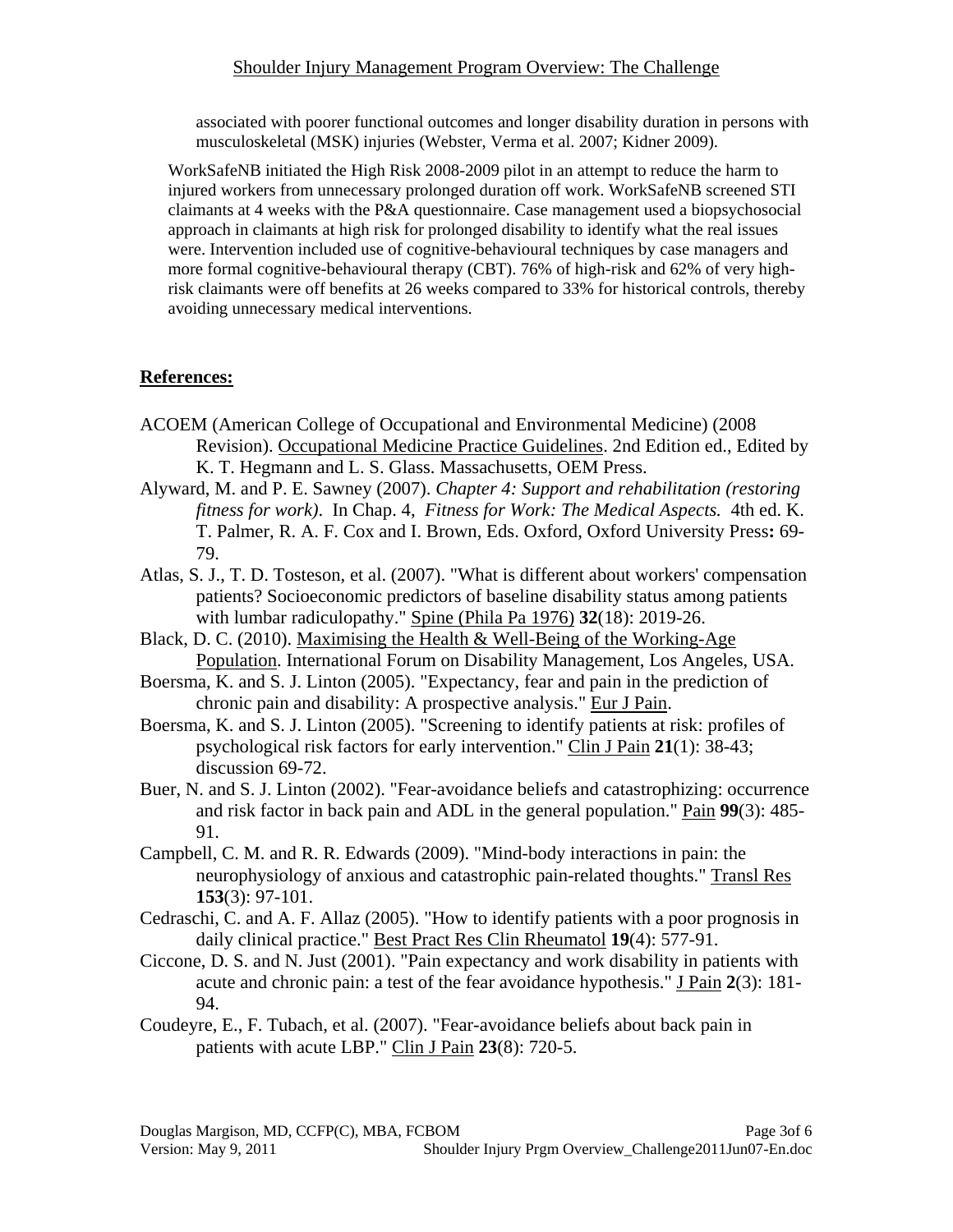- Crombez, G., J. W. Vlaeyen, et al. (1999). "Pain-related fear is more disabling than pain itself: evidence on the role of pain-related fear in chronic back pain disability." Pain **80**(1-2): 329-39.
- Demmelmaier, I., P. Lindberg, et al. (2008). "The associations between pain intensity, psychosocial variables, and pain duration/recurrence in a large sample of persons with nonspecific spinal pain." Clin J Pain **24**(7): 611-9.
- Denison, E., P. Asenlof, et al. (2004). "Self-efficacy, fear avoidance, and pain intensity as predictors of disability in subacute and chronic musculoskeletal pain patients in primary health care." Pain **111**(3): 245-52.
- Dunstan, D. A., T. Covic, et al. (2005). "Does the Orebro Musculoskeletal Pain Questionnaire predict outcomes following a work-related compensable injury?" Int J Rehabil Res **28**(4): 369-70.
- Fritz, J. M. and S. Z. George (2002). "Identifying psychosocial variables in patients with acute work-related low back pain: the importance of fear-avoidance beliefs." Phys Ther **82**(10): 973-83.
- Fritz, J. M., S. Z. George, et al. (2001). "The role of fear-avoidance beliefs in acute low back pain: relationships with current and future disability and work status." Pain **94**(1): 7-15.
- Gatchel, R. J., P. B. Polatin, et al. (1995). "The dominant role of psychosocial risk factors in the development of chronic low back pain disability." Spine **20**(24): 2702-9.
- Gheldof, E. L., J. Vinck, et al. (2006). "Pain and pain-related fear are associated with functional and social disability in an occupational setting: evidence of mediation by pain-related fear." Eur J Pain **10**(6): 513-25.
- Gozna, E. (2004). "Back to Basics: An Algorithmic Approach to Low Back Pain." Webbased training on assessment, treatment, rehabilitation and disability management of occupational injuries and diseases Retrieved January 2, 2008, from http://www.grandroundsnow.com/courses/jpage/1/p/Home/content.do.
- Gozna, E. (2005). "3rd Party Medicine." Web-based training on assessment, treatment, rehabilitation and disability management of occupational injuries and diseases Retrieved January 2, 2008, from http://www.grandroundsnow.com/courses/jpage/1/p/Home/content.do.
- Gozna, E. (2007). "SUCCESSFUL RTW." Web-based training on assessment, treatment, rehabilitation and disability management of occupational injuries and diseases Retrieved January 2, 2008, from http://www.grandroundsnow.com/courses/jpage/1/p/Home/content.do.
- Grotle, M., N. K. Vollestad, et al. (2004). "Fear-avoidance beliefs and distress in relation to disability in acute and chronic low back pain." Pain **112**(3): 343-52.
- Harris, I., J. Mulford, et al. (2005). "Association between compensation status and outcome after surgery: a meta-analysis." JAMA **293**(13): 1644-52.
- Hockings, R. L., J. H. McAuley, et al. (2008). "A systematic review of the predictive ability of the Orebro Musculoskeletal Pain Questionnaire." Spine **33**(15): E494- 500.
- Hogg-Johnson, S., J. Frank, et al. (1994). Prognostic Risk Factor Models for Low Back Pain: Why they have failed and a new hypothesis. Toronto, Institute for Work & Health.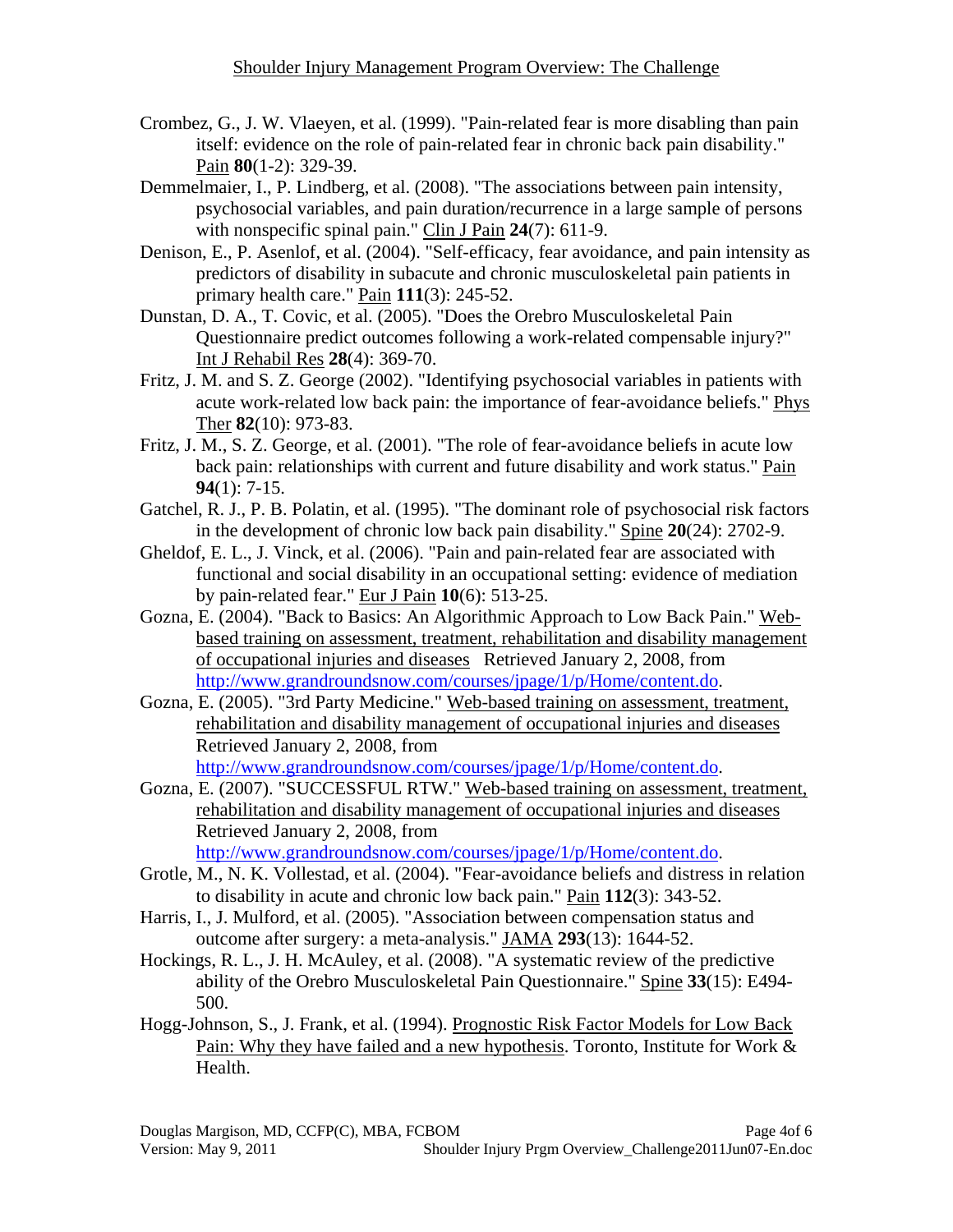- Jacobsen, P. B. and R. W. Butler (1996). "Relation of cognitive coping and catastrophizing to acute pain and analgesic use following breast cancer surgery." J Behav Med **19**(1): 17-29.
- Jensen, M. K., A. B. Thomsen, et al. (2006). "10-year follow-up of chronic nonmalignant pain patients: opioid use, health related quality of life and health care utilization." Eur J Pain **10**(5): 423-33.
- Jensen, O. K., C. V. Nielsen, et al. (2010). "One-year prognosis in sick-listed low back pain patients with and without radiculopathy. Prognostic factors influencing pain and disability." Spine J.
- Kendall, N. A. S., A. K. Burton, et al. (2009). Tackling Musculoskeletal Problems A guide for clinic and workplace: identifying obstacles using the psychosocial flags framework. London, UK, The Stationery Office.
- Kendall, N. A. S., S. J. Linton, et al. (1997). Guide to Assessing Psychosocial Yellow Flags in Acute Low Back Pain: Risk Factors for Long-Term Disability and Work Loss. Wellington, NZ, Accident and Rehabilitation and Compensation Insurance Corporation of New Zealand and National Health Committee.
- Kidner, C. L. (2009). "Higher opioid doses predict poorer functional outcome in patients with chronic disabling occupational musculoskeletal disorders." The Journal of bone and joint surgery **91**(4): 919-27.
- Linton, S. J. and K. Boersma (2003). "Early identification of patients at risk of developing a persistent back problem: the predictive validity of the Orebro Musculoskeletal Pain Questionnaire." Clin J Pain **19**(2): 80-6.
- Lotters, F., R. L. Franche, et al. (2006). "The prognostic value of depressive symptoms, fear-avoidance, and self-efficacy for duration of lost-time benefits in workers with musculoskeletal disorders." Occup Environ Med.
- Margison, D. A. and D. J. French (2007). "Predicting treatment failure in the subacute injury phase using the Orebro Musculoskeletal Pain Questionnaire: an observational prospective study in a workers' compensation system." J Occup Environ Med **49**(1): 59-67.
- Picavet, H. S., J. W. Vlaeyen, et al. (2002). "Pain catastrophizing and kinesiophobia: predictors of chronic low back pain." Am J Epidemiol **156**(11): 1028-34.
- Severeijns, R., M. A. van den Hout, et al. (2002). "Pain catastrophizing and general health status in a large Dutch community sample." Pain **99**(1-2): 367-76.
- Severeijns, R., J. W. Vlaeyen, et al. (2004). "Pain catastrophizing is associated with health indices in musculoskeletal pain: a cross-sectional study in the Dutch community." Health Psychol **23**(1): 49-57.
- Severeijns, R., J. W. Vlaeyen, et al. (2001). "Pain catastrophizing predicts pain intensity, disability, and psychological distress independent of the level of physical impairment." Clin J Pain **17**(2): 165-72.
- Shaw, W. S., G. Pransky, et al. (2007). "Patient clusters in acute, work-related back pain based on patterns of disability risk factors." J Occup Environ Med **49**(2): 185-93.
- Shaw, W. S., G. Pransky, et al. (2005). "Early disability risk factors for low back pain assessed at outpatient occupational health clinics." Spine **30**(5): 572-80.
- Storheim, K., J. Ivar Brox, et al. (2005). "Predictors of return to work in patients sick listed for sub-acute low back pain: a 12-month follow-up study." J Rehabil Med **37**(6): 365-71.